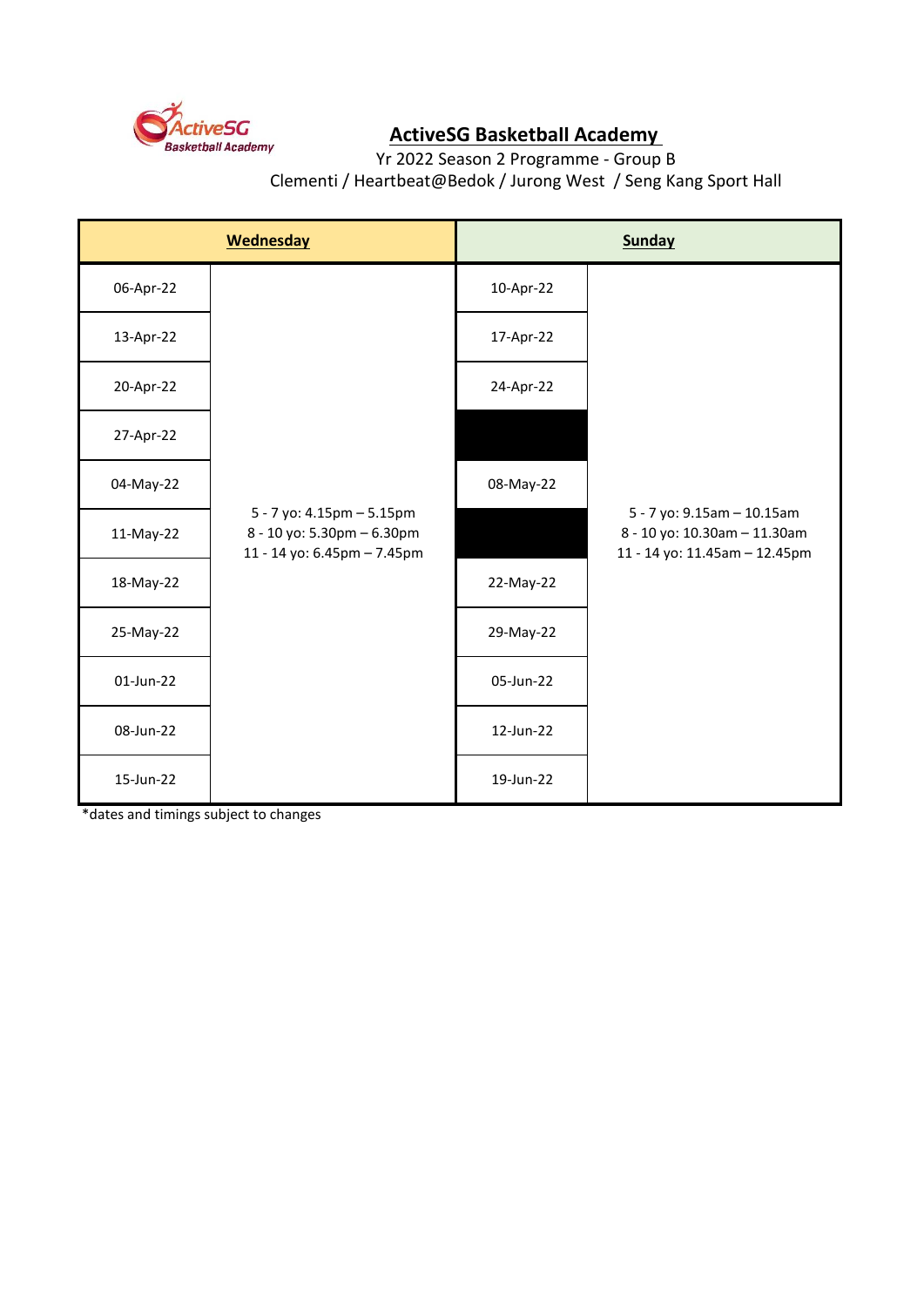

## **ActiveSG Basketball Academy**

Yr 2022 Season 2 Programme - Group B Heartbeat@Bedok Sport Hall

| <b>Wednesday</b> |                                                                                        | <b>Sunday</b> |                                                               |
|------------------|----------------------------------------------------------------------------------------|---------------|---------------------------------------------------------------|
| 05-Apr-22        |                                                                                        | 10-Apr-22     |                                                               |
| 13-Apr-22        |                                                                                        | 17-Apr-22     |                                                               |
| 20-Apr-22        | 5 - 7 yo: 4.15pm - 5.15pm<br>8 - 10 yo: 5.30pm - 6.30pm<br>11 - 14 yo: 6.45pm - 7.45pm | 24-Apr-22     |                                                               |
| 27-Apr-22        |                                                                                        |               |                                                               |
| 04-May-22        |                                                                                        | 08-May-22     |                                                               |
| 11-May-22        |                                                                                        |               | 5 - 7 yo: 9.15am - 10.15am                                    |
| 18-May-22        |                                                                                        | 22-May-22     | 8 - 10 yo: 10.30am - 11.30am<br>11 - 14 yo: 11.45am - 12.45pm |
| 25-May-22        |                                                                                        | 29-May-22     |                                                               |
| 01-Jun-22        |                                                                                        | 05-Jun-22     |                                                               |
| 08-Jun-22        |                                                                                        | 12-Jun-22     |                                                               |
| 15-Jun-22        |                                                                                        |               |                                                               |
| 22-Jun-22        |                                                                                        |               |                                                               |

\*dates and timings subject to changes